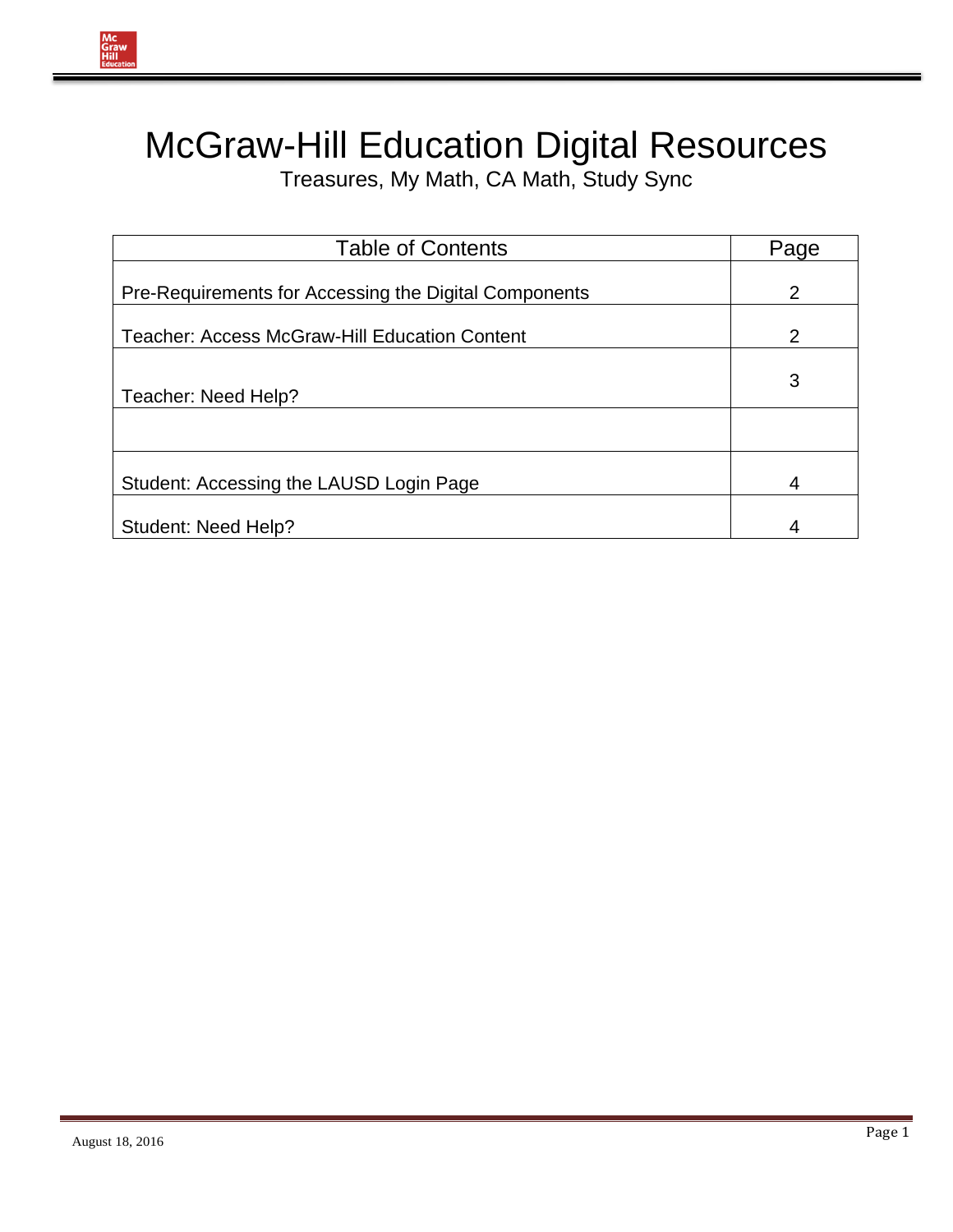## **Getting Started as a LAUSD Teacher**

Welcome to the McGraw-Hill digital components contained on **connectED,** a website that allows teachers and students access to purchased digital resources.

## **PRE-REQUIREMENT FOR ACCESSING THE DIGITAL COMPONETS**

It is important that Los Angeles Unified teachers and students have a district single sign-on to access the digital components. This is your district credentials and cannot be accessed or generated by McGraw-Hill Education.

**Teacher Username/Password**: Your user name is your Los Angeles Unified School District issued email address (e[x: name@lausd.net o](mailto:name@lausd.net)r name@mymail.lausd.net). Passwords will be those that you created on mylogin.lausd.net. Combined, these two pieces of information are referred to as your single sign-on (SSO).

**Student Username/Password**: Single sign-on credentials are created when a student enrolls in LAUSD. Instructions for setting up access to the accounts can be requested from the school's email sub-administrator(s) who is/are appointed by the principal in EZ Access. Instructions for working with accounts are on the pages available to the sub-administrator. The accounts are meant to be selfmanaged by the student using personal information including a 4-digit Personal Identification Number (PIN) which can be accessed by teachers in MyData. Be aware there may be a 24-36 hour delay from the time of enrollment.

When LAUSD credentials are available, all teacher users should follow the instructions below to access the McGraw-Hill Education connectED platform:

- **1.** Type in the URL or click on this link: **[https://connected.mcgraw-hill.com/lausd](https://na01.safelinks.protection.outlook.com/?url=https%3a%2f%2fconnected.mcgraw-hill.com%2flausd&data=01%7c01%7cdth3022%40lausd.net%7cf13b5f095767461153a908d3d8128ac8%7c042a40a1b1284ac48648016ffa121487%7c1&sdata=MeYWpMmU2%2bEneiokPAjOeTnJBxIBfixLuuJfehjiEpI%3d)**
- **2.** Enter your District provided single sign-on information and select **Sign In**



- 3. You will be prompted to accept the Educational Use and Licensing Agreement, scroll down and select **Accept**. (First time login only)
- 4. You will be prompted to enter the zip code for the school that you are primarily assigned. Please put in the school zip code and select **Search**. (First time login only)

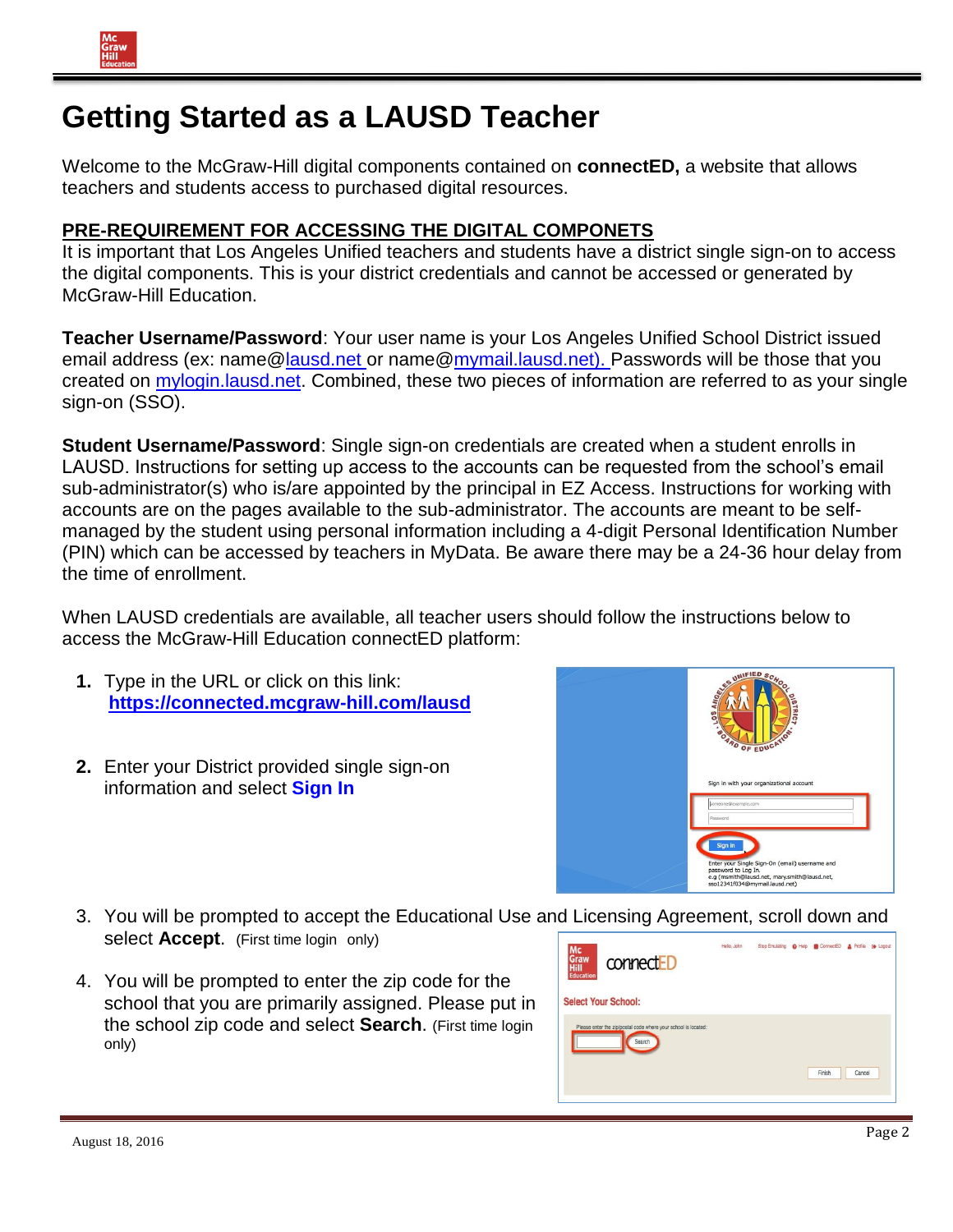

| 90210                                                                  | Search                                                                                                                          |  |
|------------------------------------------------------------------------|---------------------------------------------------------------------------------------------------------------------------------|--|
| Select Your School:                                                    |                                                                                                                                 |  |
| <b>HAWTHORNE SCHOOL</b><br>624 N REXEORD DR<br>BEVERLY HILLS, CA 90210 |                                                                                                                                 |  |
| 8765309 MILLION AVE.<br>BEVERLY HILLS, XX 90210                        | JOSH CARRIE SCHOOL FOR THE TALENTED                                                                                             |  |
| SMC<br>SHANGHALAK 90210                                                | 169 QING-TONG ROAD PUDONG NEW AREA                                                                                              |  |
| <b>SMIC</b><br>SHANGHALAK 90210                                        | 169 QING-TONG ROAD PUDONG NEW AREA                                                                                              |  |
| SMC.<br>SHANGHALAK 90210                                               | 169 QING-TONG ROAD PUDONG NEW AREA                                                                                              |  |
| Where is my School?                                                    | . Your school may be listed under a variation of its name.<br>. If you can't find it please call the Help Desk at 800-437-3715. |  |

6. The McGraw-Hill Education digital resources for your grade level should be pre-populated in your teacher bookbag.

Help/Troubleshooting:

If teacher content is not loaded in the bookbag or you experience difficulties, please contact: Digital technical support: 1-800-437-3715 [epgtech@mheducation.com](mailto:epgtech@mheducation.com)

Please be aware that we will not be able to add content to your account but can verify if the data has been received from LAUSD. All teacher and student grade level content, student rostering, and class information are provided to McGraw-Hill Education by Los Angeles Unified School District.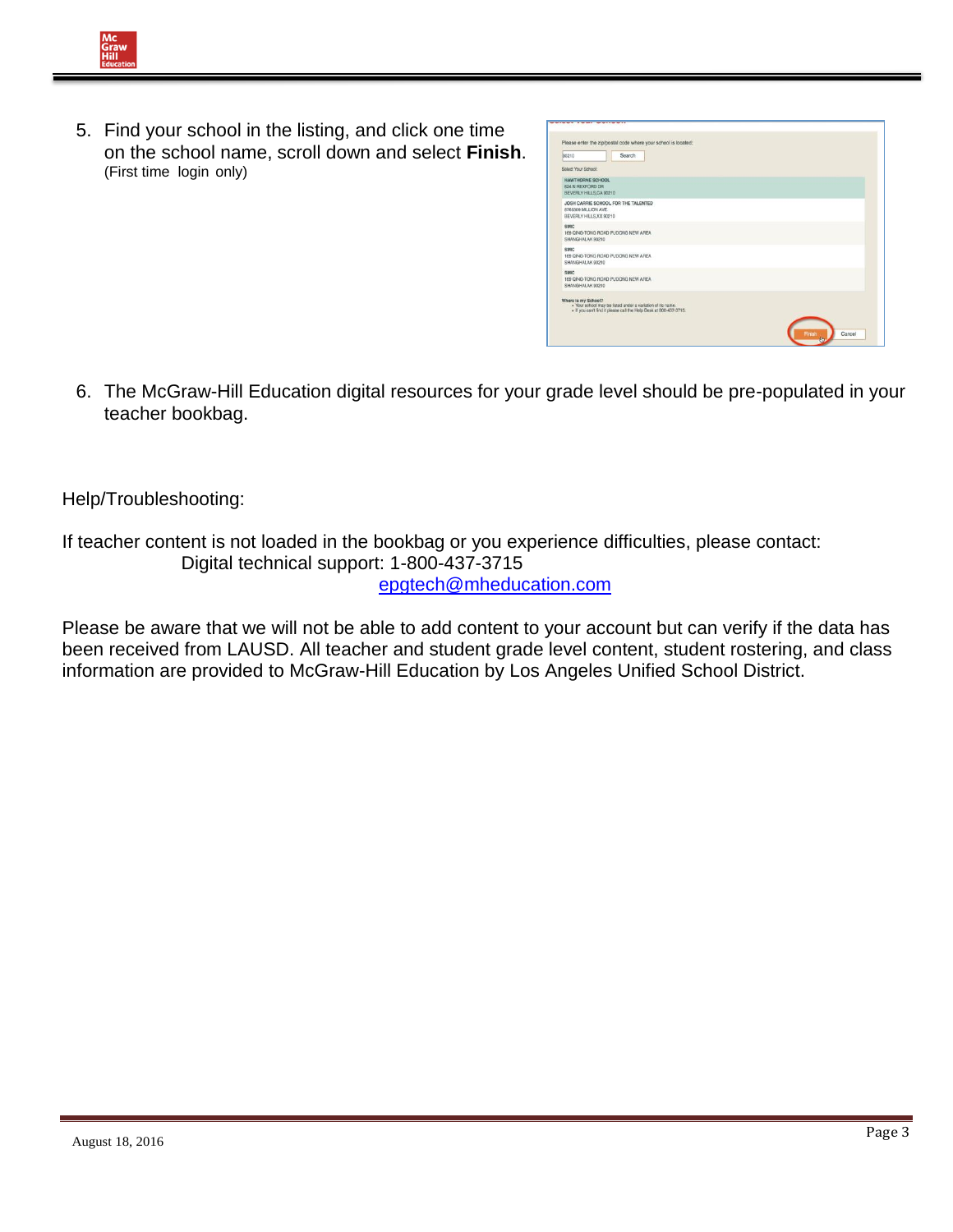## **Getting Started as a LAUSD Student**

**Student Username/Password**: Single sign-on credentials are created when a student enrolls in LAUSD. Instructions for setting up access to the accounts can be requested from the school's email sub-administrator(s) who is/are appointed by the principal in EZ Access. Instructions for working with accounts are on the pages available to the sub-administrator. The accounts are meant to be selfmanaged by the student using personal information including a 4-digit Personal Identification Number (PIN) which can be accessed by teachers in MyData. Be aware there may be a 24-36 hour delay from the time of enrollment.

Students can access their McGraw-Hill Education digital resources by following the instructions below.

- 1. Type in the URL or click on this link: https://connected.mcgraw-hill.com/lausd
- **2.** Enter your district provided single sign on information and select **Sign In**



3. The student bookbag has a yellow background and should have their specific grade level content already loaded.

Help/Troubleshooting:

If students cannot access the single sign-on, please double check that they have credentials in MyData. Remember this could take 24-36 hours after enrollment into Los Angeles Unified SD.

If students can access their bookbag but their grade level content is not loaded or they experience difficulties, please contact:

Digital technical support: 1-800-437-3715 [epgtech@mheducation.com](mailto:epgtech@mheducation.com)

Please be aware that we will not be able to add content to your account but can verify if the data has been received from LAUSD. All teacher and student grade level content, student rostering, and class information are provided to McGraw-Hill Education by Los Angeles Unified School District.